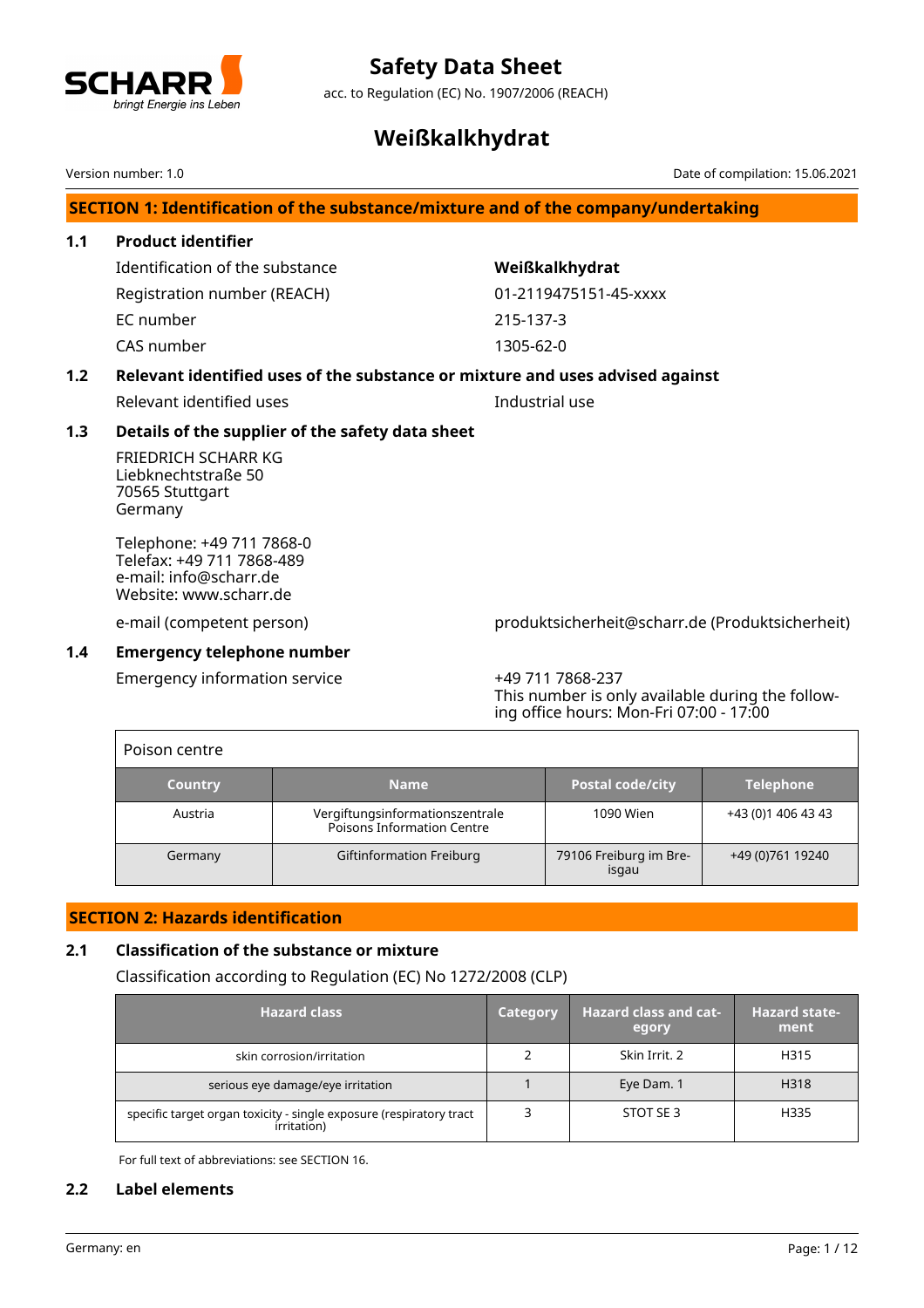

acc. to Regulation (EC) No. 1907/2006 (REACH)

# **Weißkalkhydrat**

Labelling according to Regulation (EC) No 1272/2008 (CLP) - signal word danger - pictograms GHS05, GHS07 - hazard statements H315 Causes skin irritation. H318 Causes serious eye damage. H335 May cause respiratory irritation. - precautionary statements P261 Avoid breathing dust/fume/gas/mist/vapours/spray. P280 Wear protective gloves/protective clothing/eye protection/face protection. P305+P351+P338 IF IN EYES: Rinse cautiously with water for several minutes. Remove contact lenses, if present and easy to do. Continue rinsing. P321 Specific treatment (see on this label). P403+P233 Store in a well-ventilated place. Keep container tightly closed. P501 Dispose of contents/container to industrial combustion plant. Version number: 1.0 Date of compilation: 15.06.2021

# **2.3 Other hazards**

Results of PBT and vPvB assessment

According to the results of its assessment, this substance is not a PBT or a vPvB.

# **SECTION 3: Composition/information on ingredients**

#### **3.1 Substances**

| calcium dihydroxide<br>Name of substance |                       |
|------------------------------------------|-----------------------|
| Identifiers                              |                       |
| REACH Reg. No                            | 01-2119475151-45-xxxx |
| EC No                                    | 215-137-3             |
| CAS No                                   | 1305-62-0             |
| Purity                                   | >85%                  |

#### **SECTION 4: First aid measures**

#### **4.1 Description of first aid measures**

#### General notes

Do not leave affected person unattended. Remove victim out of the danger area. Take off immediately all contaminated clothing. In all cases of doubt, or when symptoms persist, seek medical advice. In case of unconsciousness place person in the recovery position. Never give anything by mouth. Self-protection of the first aider.

#### Following inhalation

If breathing is irregular or stopped, immediately seek medical assistance and start first aid actions. In case of respiratory tract irritation, consult a physician. Provide fresh air.

#### Following skin contact

Rinse skin with water/shower. Get medical advice/attention.

#### Following eye contact

Remove contact lenses, if present and easy to do. Continue rinsing. Irrigate copiously with clean, fresh water for at least 10 minutes, holding the eyelids apart. Call a physician immediately.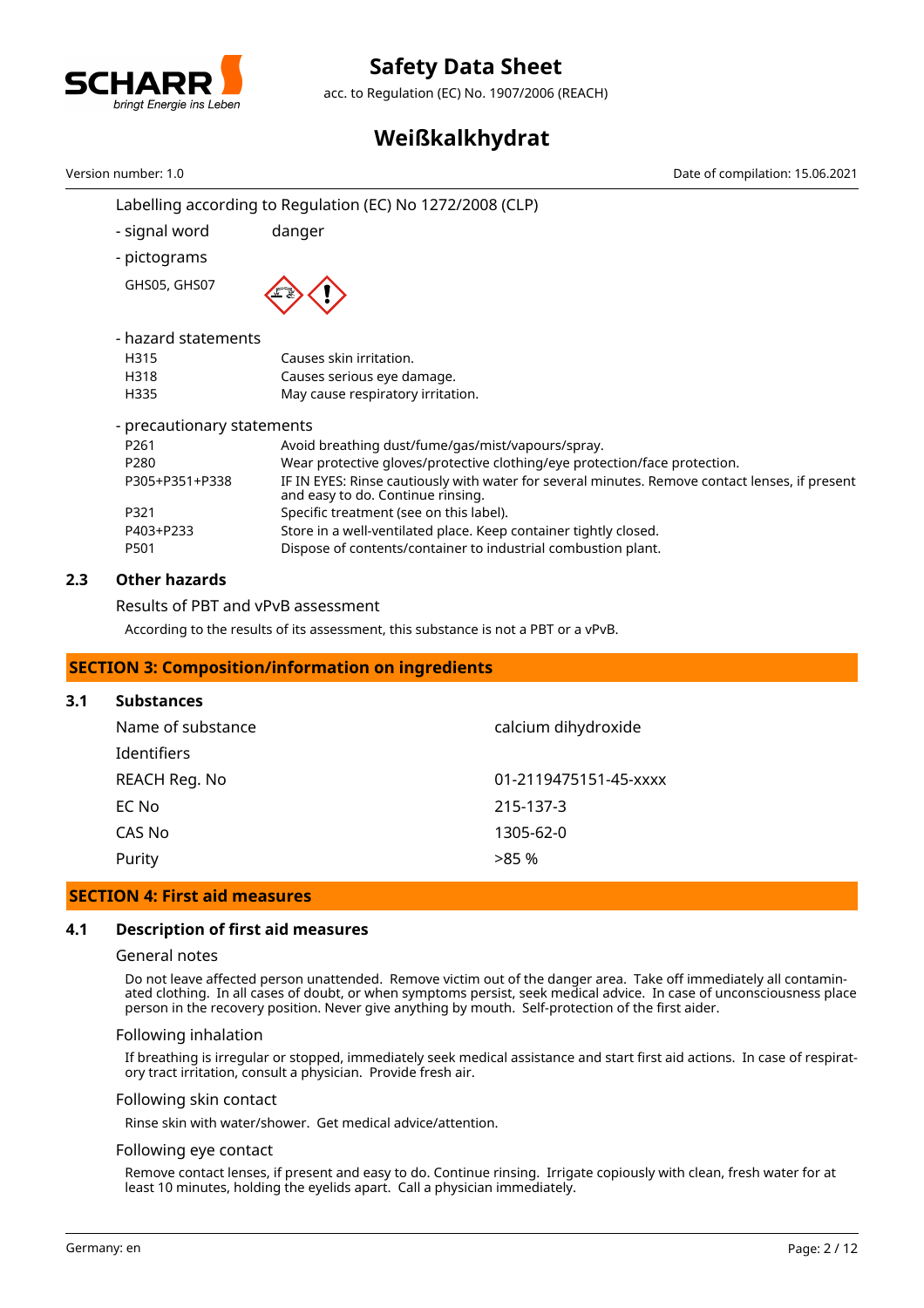

acc. to Regulation (EC) No. 1907/2006 (REACH)

# **Weißkalkhydrat**

Version number: 1.0 Date of compilation: 15.06.2021

#### Following ingestion

Rinse mouth with water (only if the person is conscious). Do NOT induce vomiting. Call a doctor.

**4.2 Most important symptoms and effects, both acute and delayed** Breathing difficulties. Headache. Vertigo.

### **4.3 Indication of any immediate medical attention and special treatment needed**

Subsequent observance for pneumonia and pulmonary oedema. Supervise the blood circulation.

## **SECTION 5: Firefighting measures**

#### **5.1 Extinguishing media**

Suitable extinguishing media

Water, Foam, ABC-powder, Sand

Unsuitable extinguishing media

Water jet

### **5.2 Special hazards arising from the substance or mixture**

Danger of bursting container.

Hazardous combustion products

Carbon monoxide (CO), Carbon dioxide (CO2)

#### **5.3 Advice for firefighters**

In case of fire and/or explosion do not breathe fumes. Co-ordinate firefighting measures to the fire surroundings. Do not allow firefighting water to enter drains or water courses. Collect contaminated firefighting water separately. Fight fire with normal precautions from a reasonable distance.

## **SECTION 6: Accidental release measures**

#### **6.1 Personal precautions, protective equipment and emergency procedures**

For non-emergency personnel

Remove persons to safety.

#### For emergency responders

Wear breathing apparatus if exposed to vapours/dust/spray/gases. Provision of sufficient ventilation.

#### **6.2 Environmental precautions**

Keep away from drains, surface and ground water. Retain contaminated washing water and dispose of it.

#### **6.3 Methods and material for containment and cleaning up**

Advice on how to contain a spill

Covering of drains, Take up mechanically

Advice on how to clean up a spill

Take up mechanically.

#### Other information relating to spills and releases

Place in appropriate containers for disposal. Ventilate affected area.

#### **6.4 Reference to other sections**

Hazardous combustion products: see section 5. Personal protective equipment: see section 8. Incompatible materials: see section 10. Disposal considerations: see section 13.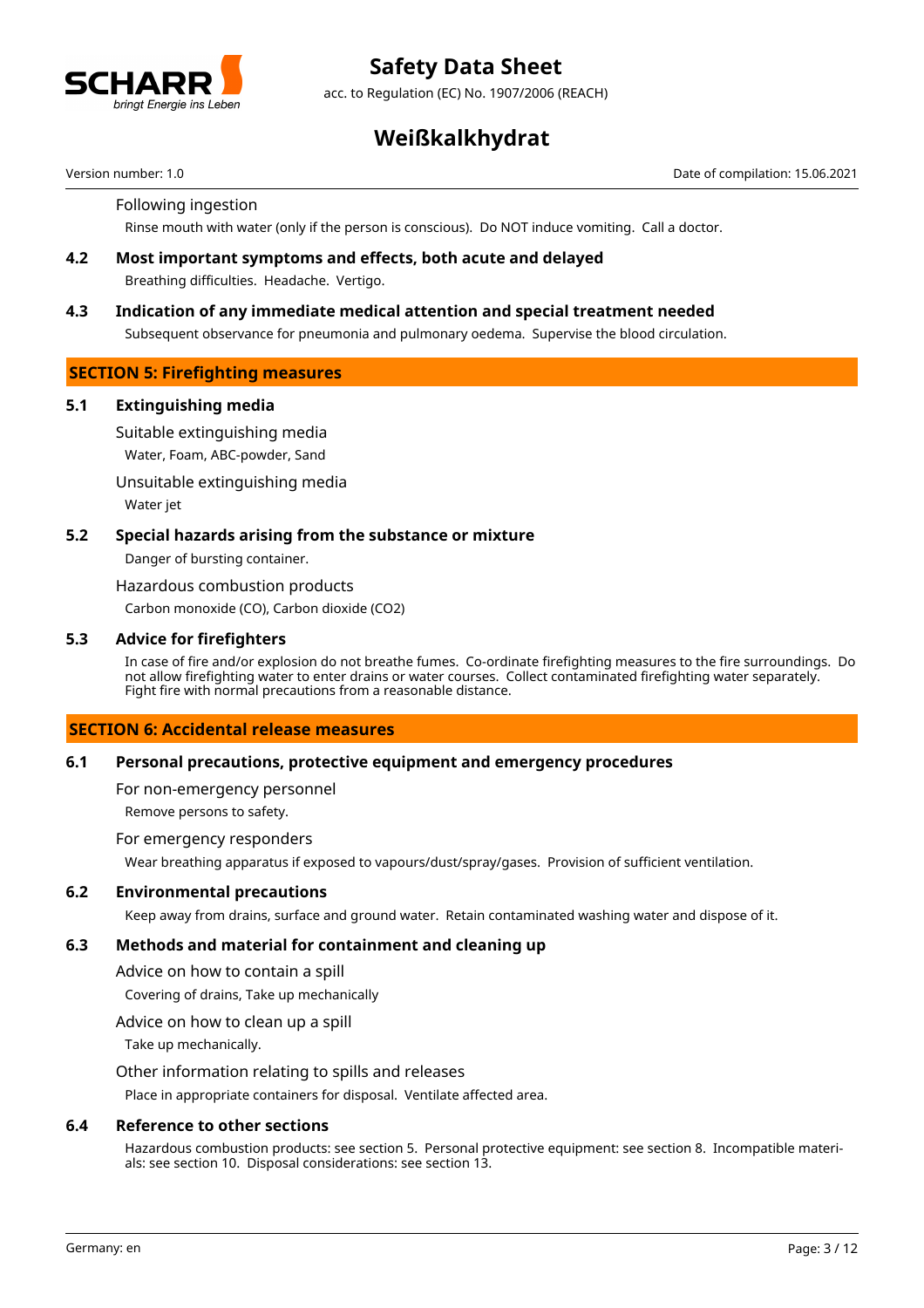

acc. to Regulation (EC) No. 1907/2006 (REACH)

# **Weißkalkhydrat**

Version number: 1.0 Date of compilation: 15.06.2021

### **SECTION 7: Handling and storage**

#### **7.1 Precautions for safe handling**

#### Recommendations

- measures to prevent fire as well as aerosol and dust generation

Use local and general ventilation. Take precautionary measures against static discharge. Use only in well-ventilated areas. Ground/bond container and receiving equipment.

- specific notes/details

Dust deposits may accumulate on all deposition surfaces in a technical room.

- handling of incompatible substances or mixtures
- Do not mix with acids.

#### Advice on general occupational hygiene

Wash hands after use. Do not eat, drink and smoke in work areas. Remove contaminated clothing and protective equipment before entering eating areas. Never keep food or drink in the vicinity of chemicals. Never place chemicals in containers that are normally used for food or drink. Keep away from food, drink and animal feedingstuffs.

#### **7.2 Conditions for safe storage, including any incompatibilities**

Managing of associated risks

- explosive atmospheres
- Removal of dust deposits.
- ventilation requirements

Use local and general ventilation.

- specific designs for storage rooms or vessels
- Lagerklasse (storage class according to TRGS 510, 13 (non-combustible solids) Germany)

#### **7.3 Specific end use(s)**

See section 16 for a general overview.

# **SECTION 8: Exposure controls/personal protection**

#### **8.1 Control parameters**

|              | Occupational exposure limit values (Workplace Exposure Limits) |               |                 |                     |                            |                      |                             |               |
|--------------|----------------------------------------------------------------|---------------|-----------------|---------------------|----------------------------|----------------------|-----------------------------|---------------|
| Coun-<br>try | <b>Name of</b><br>sub-<br>stance                               | <b>CAS No</b> | Identifi-<br>er | <b>TWA</b><br>[ppm] | TWA [mg/<br>m <sup>3</sup> | <b>STEL</b><br>[ppm] | STEL [mg/<br>m <sup>3</sup> | <b>Source</b> |
| AT           | calcium<br>dihydrox-<br>ide                                    |               | <b>MAK</b>      |                     | 10                         |                      | 20<br>$(60 \text{ min})$    | GKV           |
| <b>AT</b>    | calcium<br>dihydrox-<br>ide                                    |               | <b>MAK</b>      |                     | 5                          |                      | 10<br>$(60 \text{ min})$    | <b>GKV</b>    |
| AT           | calcium<br>dihydrox-<br>ide                                    | 1305-62-0     | <b>MAK</b>      |                     | 1                          |                      |                             | GKV           |
| <b>CH</b>    | calcium<br>dihydrox-<br>ide                                    |               | <b>MAK</b>      |                     | 10 <sup>1</sup>            |                      |                             | <b>SUVA</b>   |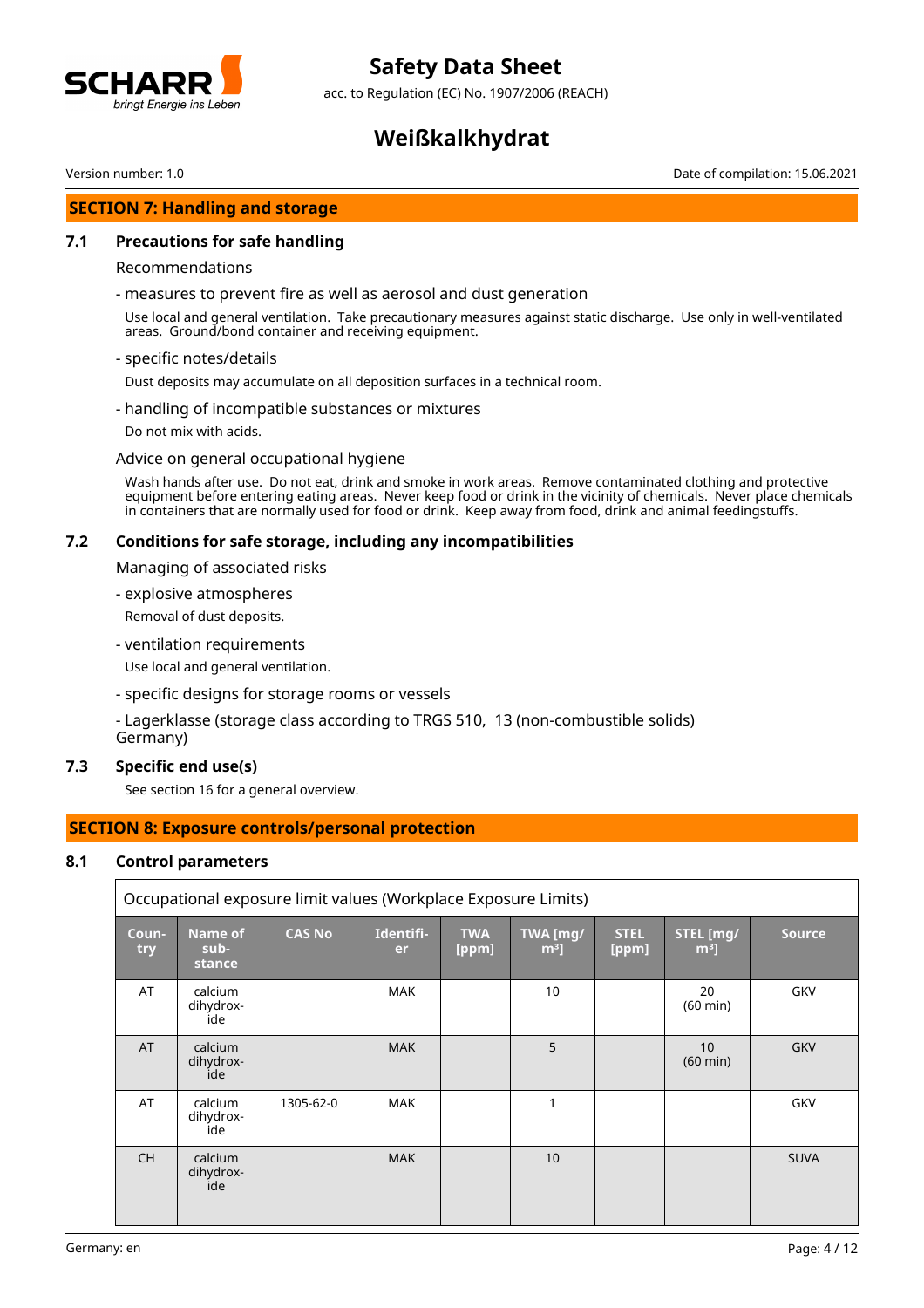

acc. to Regulation (EC) No. 1907/2006 (REACH)

# **Weißkalkhydrat**

# $\overline{\phantom{0}}$

#### Version number: 1.0 Date of compilation: 15.06.2021

 $\equiv$ 

|                                          | Occupational exposure limit values (Workplace Exposure Limits) |               |                 |                     |                    |                      |                     |                 |
|------------------------------------------|----------------------------------------------------------------|---------------|-----------------|---------------------|--------------------|----------------------|---------------------|-----------------|
| Coun-<br>try                             | <b>Name of</b><br>sub-<br>stance                               | <b>CAS No</b> | Identifi-<br>er | <b>TWA</b><br>[ppm] | TWA [mg/<br>$m3$ ] | <b>STEL</b><br>[ppm] | STEL [mg/<br>$m3$ ] | <b>Source</b>   |
| $\mathsf{CH}% \left( \mathcal{M}\right)$ | calcium<br>dihydrox-<br>ide                                    |               | MAK             |                     | 3                  |                      |                     | <b>SUVA</b>     |
| CH                                       | calcium<br>dihydrox-<br>ide                                    | 1305-62-0     | <b>MAK</b>      |                     | $\mathbf{1}$       |                      | $\overline{4}$      | <b>SUVA</b>     |
| DE                                       | calcium<br>dihydrox-<br>ide                                    |               | AGW             |                     | 1,25               |                      | 2,5                 | <b>TRGS 900</b> |
| DE                                       | calcium<br>dihydrox-<br>ide                                    |               | AGW             |                     | 10                 |                      | 20                  | <b>TRGS 900</b> |
| <b>DE</b>                                | calcium<br>dihydrox-<br>ide                                    |               | <b>MAK</b>      |                     | 0,3                |                      | 2,4                 | <b>DFG</b>      |
| <b>DE</b>                                | calcium<br>dihydrox-<br>ide                                    |               | <b>MAK</b>      |                     | $\overline{4}$     |                      |                     | <b>DFG</b>      |
| <b>DE</b>                                | calcium<br>dihydrox-<br>ide                                    | 1305-62-0     | AGW             |                     | 1                  |                      | $\overline{2}$      | <b>TRGS 900</b> |
| <b>DE</b>                                | calcium<br>dihydrox-<br>ide                                    | 1305-62-0     | <b>MAK</b>      |                     | $\mathbf{1}$       |                      | $\overline{2}$      | <b>DFG</b>      |
| EU                                       | calcium<br>dihydrox-<br>ide                                    | 1305-62-0     | IOELV           |                     | 1                  |                      | $\overline{4}$      | 2017/164/EU     |

Notation<br>STEL

STEL short-term exposure limit: a limit value above which exposure should not occur and which is related to a 15-minute period (unless otherwise specified)

TWA time-weighted average (long-term exposure limit): measured or calculated in relation to a reference period of 8 hours time-weighted average (unless otherwise specified)

# **Human health values**

| Relevant DNELs and other threshold levels |                            |                                              |                   |                         |  |
|-------------------------------------------|----------------------------|----------------------------------------------|-------------------|-------------------------|--|
| <b>Endpoint</b>                           | 'Threshold<br><b>level</b> | <b>Protection goal,</b><br>route of exposure | Used in           | <b>Exposure time</b>    |  |
| <b>DNEL</b>                               | mg/m <sup>3</sup>          | human, inhalatory                            | worker (industry) | chronic - local effects |  |
| <b>DNEL</b>                               | $4 \text{ mg/m}^3$         | human, inhalatory                            | worker (industry) | acute - local effects   |  |

## **Environmental values**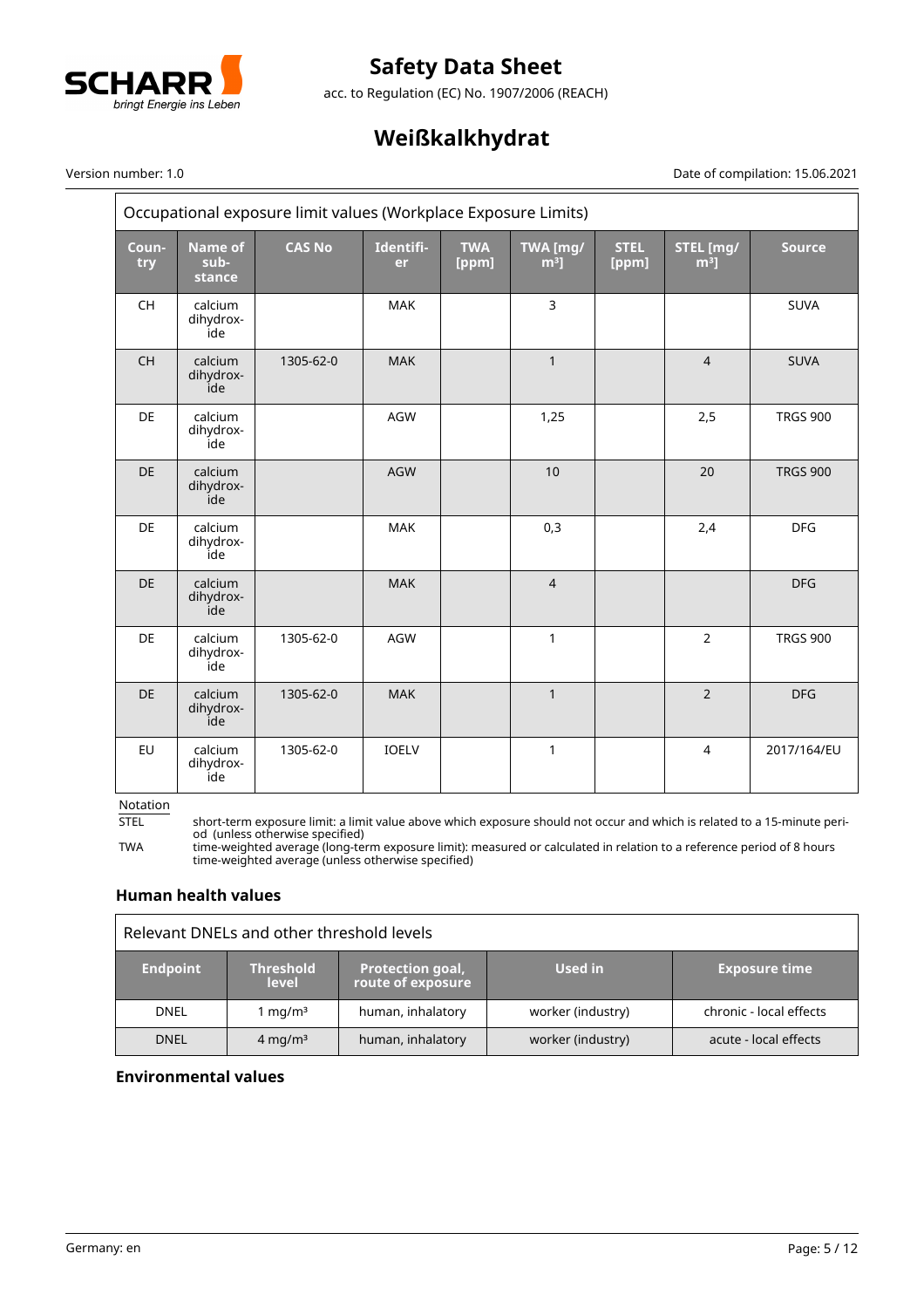

acc. to Regulation (EC) No. 1907/2006 (REACH)

# **Weißkalkhydrat**

 $\overline{ }$ 

#### Version number: 1.0 Date of compilation: 15.06.2021

 $\equiv$ 

| Relevant PNECs and other threshold levels |                           |                       |                                       |                              |
|-------------------------------------------|---------------------------|-----------------------|---------------------------------------|------------------------------|
| End-<br>point                             | <b>Threshold</b><br>level | <b>Organism</b>       | <b>Environmental compart-</b><br>ment | <b>Exposure time</b>         |
| <b>PNEC</b>                               | $0.49 \frac{mg}{L}$       | aquatic organisms     | water                                 | intermittent release         |
| <b>PNEC</b>                               | $0.49 \text{ mg}$ /       | aquatic organisms     | freshwater                            | short-term (single instance) |
| <b>PNFC</b>                               | $0.32 \frac{mg}{l}$       | aquatic organisms     | marine water                          | short-term (single instance) |
| <b>PNEC</b>                               | $3 \frac{mg}{l}$          | aquatic organisms     | sewage treatment plant<br>(STP)       | short-term (single instance) |
| <b>PNEC</b>                               | 1.080 $mg/k_{0}$          | terrestrial organisms | soil                                  | short-term (single instance) |

# **8.2 Exposure controls**

Appropriate engineering controls

General ventilation.

## Individual protection measures (personal protective equipment)

Eye/face protection

Wear eye/face protection.

Skin protection

- hand protection

Wear protective gloves.

- type of material

NBR: acrylonitrile-butadiene rubber

#### - other protection measures

Take recovery periods for skin regeneration. Preventive skin protection (barrier creams/ointments) is recommended. Wash hands thoroughly after handling.

#### Respiratory protection

Particulate filter device (EN 143).

Environmental exposure controls

Use appropriate container to avoid environmental contamination. Keep away from drains, surface and ground water.

# **SECTION 9: Physical and chemical properties**

# **9.1 Information on basic physical and chemical properties**

| Physical state                                              | Solid (powder) |
|-------------------------------------------------------------|----------------|
| Colour                                                      | white          |
| Odour                                                       | odourless      |
| Melting point/freezing point                                | $>450$ °C      |
| Boiling point or initial boiling point and boiling<br>range | not determined |
| Evaporation rate                                            | not determined |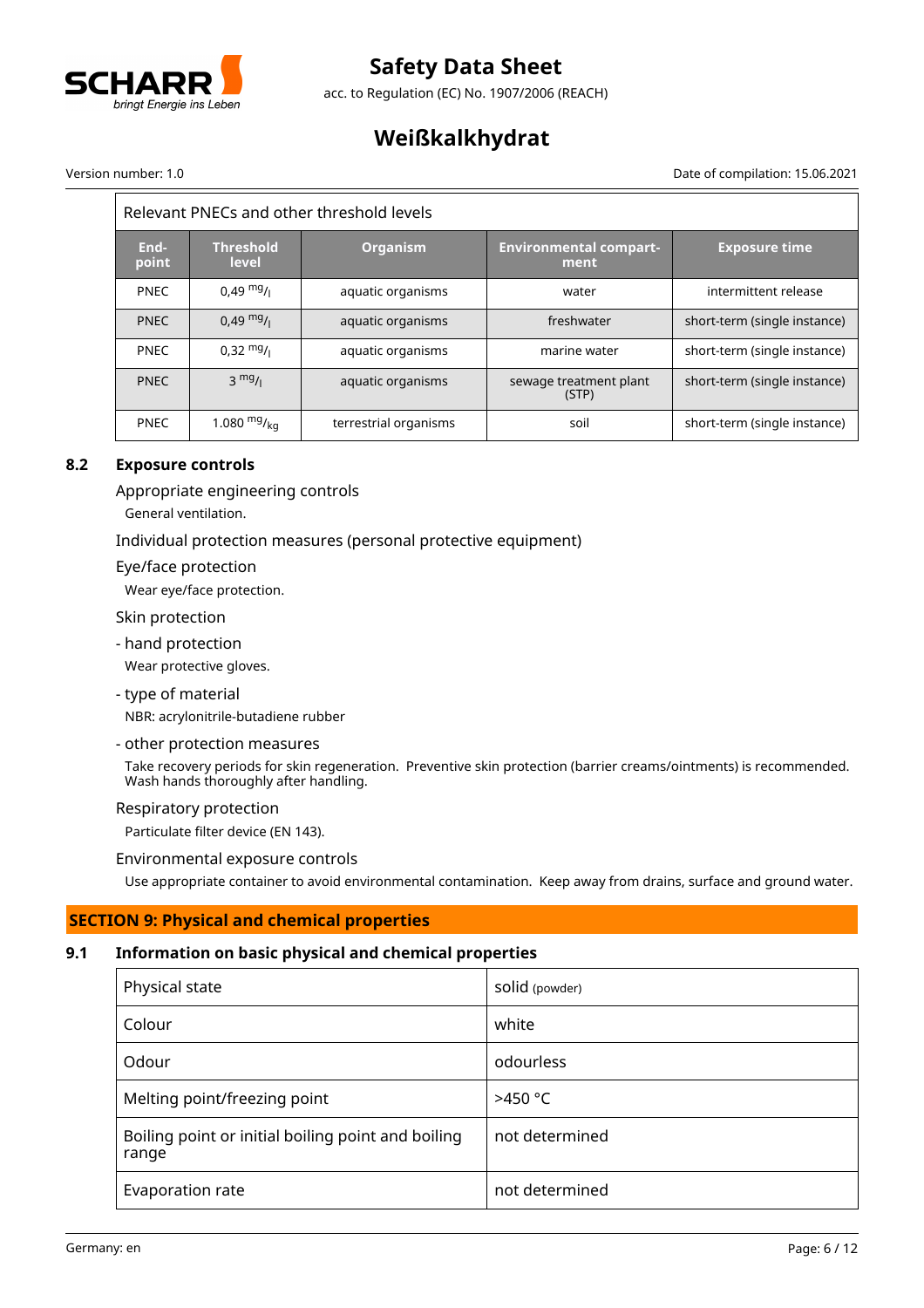

acc. to Regulation (EC) No. 1907/2006 (REACH)

# **Weißkalkhydrat**

Version number: 1.0 Date of compilation: 15.06.2021

| Flammability                    | non-combustible |
|---------------------------------|-----------------|
| Lower and upper explosion limit | not determined  |
| Flash point                     | not applicable  |
| Auto-ignition temperature       | not determined  |
| pH (value)                      | $12,4$ (base)   |

# Solubility(ies)

| Water solubility | 999 <sup>mg</sup> / <sub>l</sub> at 20 ° <i>C</i> |
|------------------|---------------------------------------------------|
|------------------|---------------------------------------------------|

## Partition coefficient

| Partition coefficient n-octanol/water (log value) | $\vert$ this information is not available |
|---------------------------------------------------|-------------------------------------------|
|---------------------------------------------------|-------------------------------------------|

| Vapour pressure | not determined |
|-----------------|----------------|
|-----------------|----------------|

# Density and/or relative density

| Density                 | not determined                                |  |
|-------------------------|-----------------------------------------------|--|
| Relative vapour density | information on this property is not available |  |
| Bulk density            | $2,249/$ <sub>cm<sup>3</sup></sub>            |  |

| Particle characteristics | no data available |
|--------------------------|-------------------|
|--------------------------|-------------------|

# **9.2 Other information**

| Information with regard to physical hazard<br>classes | hazard classes acc. to GHS (physical hazards):<br>not relevant |  |
|-------------------------------------------------------|----------------------------------------------------------------|--|
| Other safety characteristics                          |                                                                |  |
| Surface tension                                       | 72 $\rm{mN}_{\ell m}$ (20 °C)                                  |  |
| Solid content                                         | 100 %                                                          |  |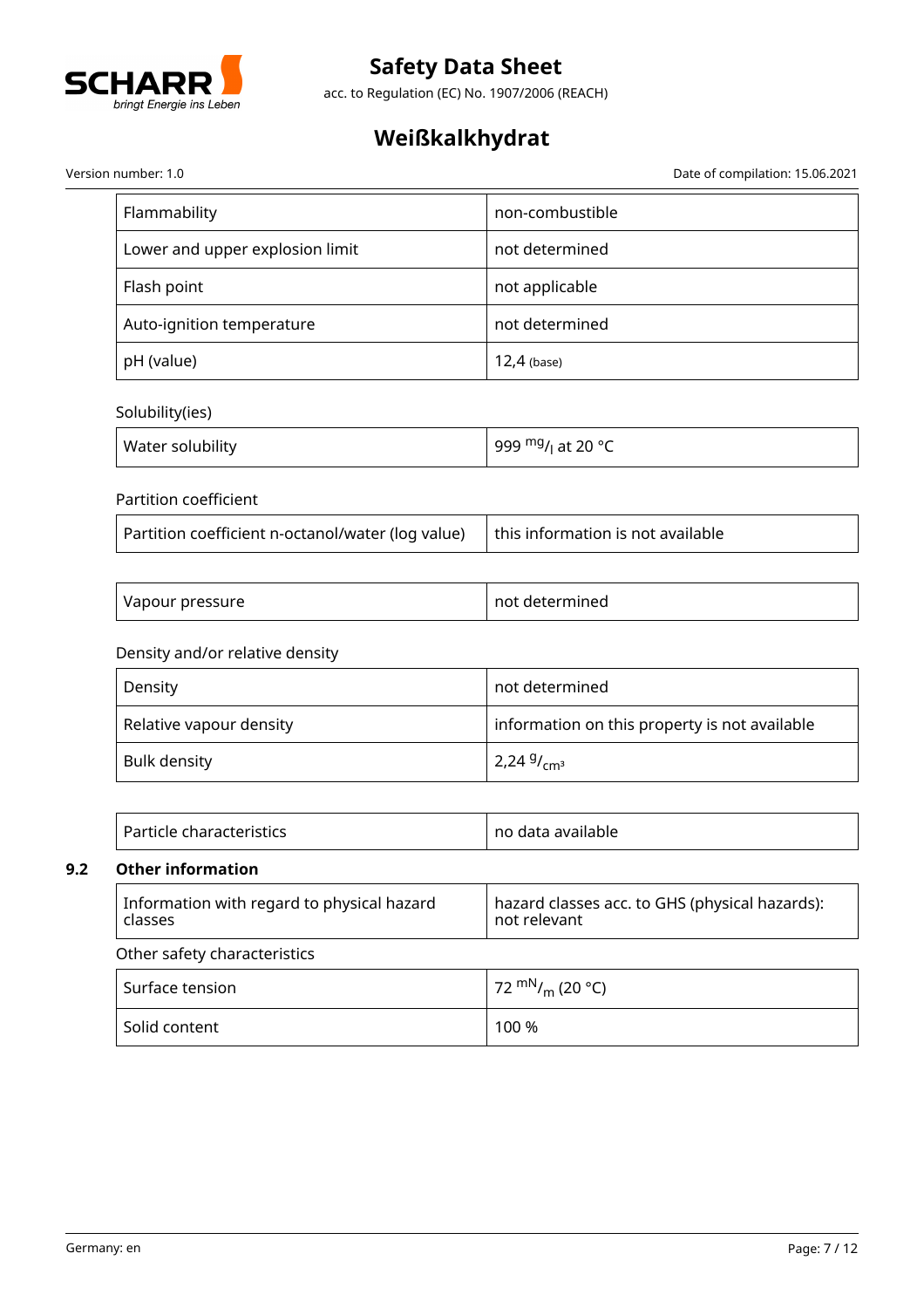

acc. to Regulation (EC) No. 1907/2006 (REACH)

# **Weißkalkhydrat**

Version number: 1.0 Date of compilation: 15.06.2021

# **SECTION 10: Stability and reactivity**

#### **10.1 Reactivity**

Concerning incompatibility: see below "Conditions to avoid" and "Incompatible materials".

#### **10.2 Chemical stability**

See below "Conditions to avoid".

#### **10.3 Possibility of hazardous reactions**

In case of insufficient ventilation and/or in use, may form flammable/explosive vapour-air mixture.

#### **10.4 Conditions to avoid**

There are no specific conditions known which have to be avoided.

#### **10.5 Incompatible materials**

There is no additional information.

### **10.6 Hazardous decomposition products**

Reasonably anticipated hazardous decomposition products produced as a result of use, storage, spill and heating are not known. Hazardous combustion products: see section 5.

## **SECTION 11: Toxicological information**

## **11.1 Information on hazard classes as defined in Regulation (EC) No 1272/2008**

## **Classification according to GHS (1272/2008/EC, CLP)**

Acute toxicity

Shall not be classified as acutely toxic.

GHS of the United Nations, annex 4: May be harmful if swallowed or in contact with skin.

| Acute toxicity        |                 |                                         |                |
|-----------------------|-----------------|-----------------------------------------|----------------|
| <b>Exposure route</b> | <b>Endpoint</b> | <b>Value</b>                            | <b>Species</b> |
| oral                  | LD50            | $>2.000 \frac{mg}{kg}$                  | rat            |
| inhalation: dust/mist | <b>LC50</b>     | $>6,04 \frac{mg}{l}$ / <sub>l</sub> /4h | rat            |
| dermal                | LD50            | $>2.500$ mg/ <sub>kg</sub>              | rabbit         |

#### Skin corrosion/irritation

Causes skin irritation.

#### Serious eye damage/eye irritation

Causes serious eye damage.

#### Respiratory or skin sensitisation

Shall not be classified as a respiratory or skin sensitiser.

#### Germ cell mutagenicity

Shall not be classified as germ cell mutagenic.

#### Carcinogenicity

Shall not be classified as carcinogenic.

#### Reproductive toxicity

Shall not be classified as a reproductive toxicant.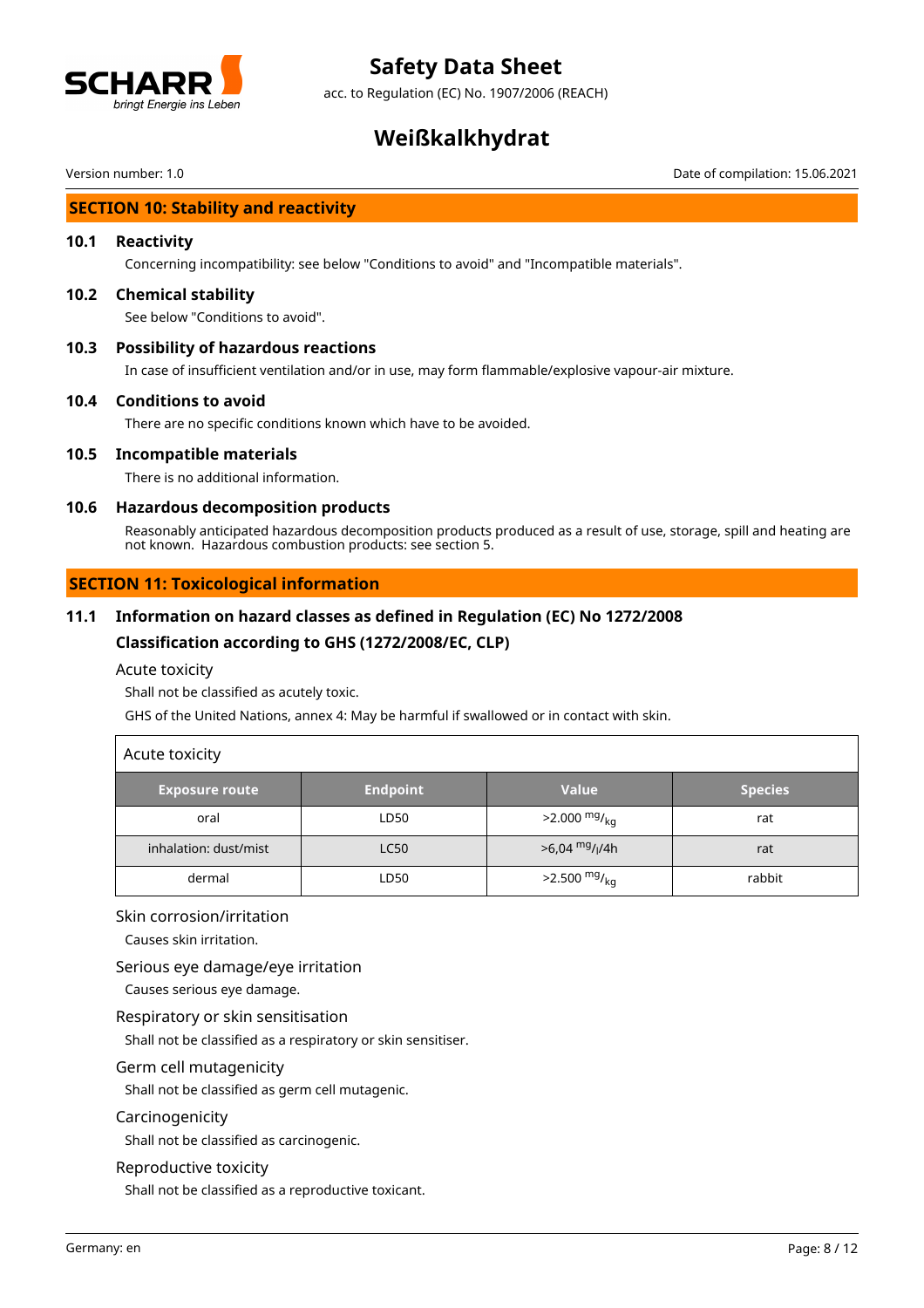

acc. to Regulation (EC) No. 1907/2006 (REACH)

# **Weißkalkhydrat**

Version number: 1.0 Date of compilation: 15.06.2021

Specific target organ toxicity - single exposure

May cause respiratory irritation.

Specific target organ toxicity - repeated exposure

Shall not be classified as a specific target organ toxicant (repeated exposure).

#### Aspiration hazard

Shall not be classified as presenting an aspiration hazard.

## **11.2 Information on other hazards**

There is no additional information.

## **SECTION 12: Ecological information**

#### **12.1 Toxicity**

Acc. to 1272/2008/EC: Shall not be classified as hazardous to the aquatic environment. Verordnung über Anlagen zum Umgang mit wassergefährdenden Stoffen (Ordinance on facilities for handling substances hazardous to water) (AwSV): WGK 1, slightly hazardous to water (Germany)

| Aquatic toxicity (acute) |              |                       |                      |
|--------------------------|--------------|-----------------------|----------------------|
| <b>Endpoint</b>          | <b>Value</b> | <b>Species</b>        | <b>Exposure time</b> |
| <b>LC50</b>              | 50,6 $mg/$   | fish                  | 96 h                 |
| <b>EC50</b>              | 49,1 $mg/1$  | aquatic invertebrates | 48 h                 |
| ErC50                    | $184,6$ mg/  | algae                 | 72 h                 |

#### Aquatic toxicity (chronic)

| <b>Endpoint</b> | <b>Value</b> | <b>Species</b>        | <b>Exposure time</b> |
|-----------------|--------------|-----------------------|----------------------|
| LC50            | 53,1 $mg/1$  | aquatic invertebrates | 14 d                 |
| EC50            | 300,4 $mg/$  | microorganisms        | 3 h                  |

#### Biodegradation

Data are not available.

#### **12.2 Persistence and degradability**

Data are not available.

## **12.3 Bioaccumulative potential**

Data are not available.

#### **12.4 Mobility in soil**

Data are not available.

# **12.5 Results of PBT and vPvB assessment**

Data are not available.

## **12.6 Endocrine disrupting properties**

Information on this property is not available.

#### **12.7 Other adverse effects**

Data are not available.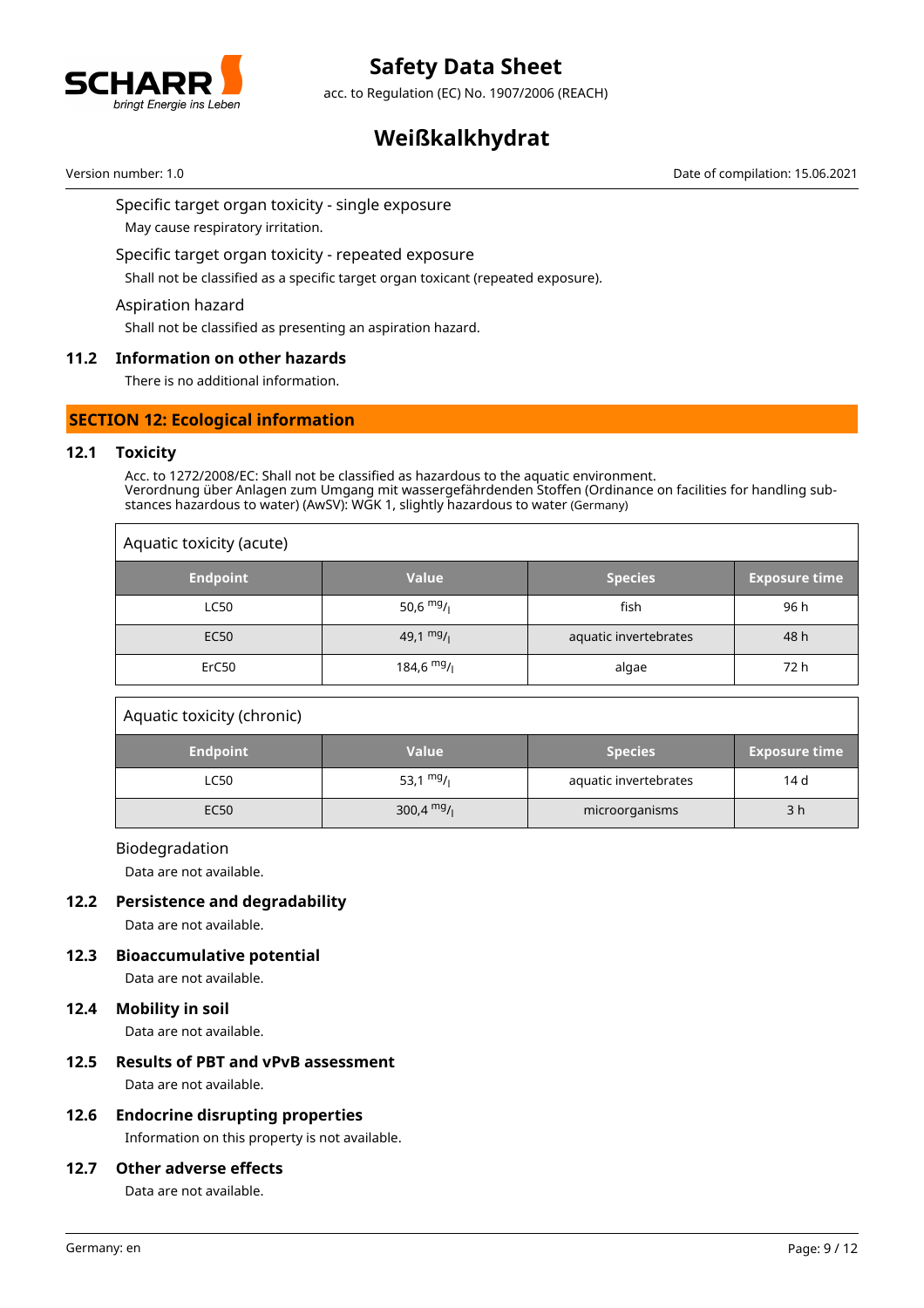

acc. to Regulation (EC) No. 1907/2006 (REACH)

# **Weißkalkhydrat**

Version number: 1.0 Date of compilation: 15.06.2021

### **SECTION 13: Disposal considerations**

#### **13.1 Waste treatment methods**

#### Waste treatment-relevant information

Recycling/reclamation of other inorganic materials.

#### Sewage disposal-relevant information

Do not empty into drains. Avoid release to the environment. Refer to special instructions/safety data sheets.

#### Waste treatment of containers/packagings

Completely emptied packages can be recycled. Handle contaminated packages in the same way as the substance itself.

#### **Relevant provisions relating to waste**

Wastes from calcination and hydration of lime 10 13 04

#### **Remarks**

Please consider the relevant national or regional provisions. Waste shall be separated into the categories that can be handled separately by the local or national waste management facilities.

#### **SECTION 14: Transport information**

- **14.1 UN number or ID number 12.1 14.1 UN number not subject to transport regulations**
- **14.2 UN proper shipping name** not relevant
- **14.3 Transport hazard class(es)** none
- **14.4 Packing group not assigned**
- 

**14.5 Environmental hazards** non-environmentally hazardous acc. to the dangerous goods regulations

**14.6 Special precautions for user**

There is no additional information.

## **14.7 Maritime transport in bulk according to IMO instruments**

The cargo is not intended to be carried in bulk.

## **Information for each of the UN Model Regulations**

# **Transport of dangerous goods by road, rail and inland waterway (ADR/RID/ADN) - additional information**

Not subject to ADR, RID and ADN.

# **International Maritime Dangerous Goods Code (IMDG) - additional information** Not subject to IMDG.

## **International Civil Aviation Organization (ICAO-IATA/DGR) - additional information**

Not subject to ICAO-IATA.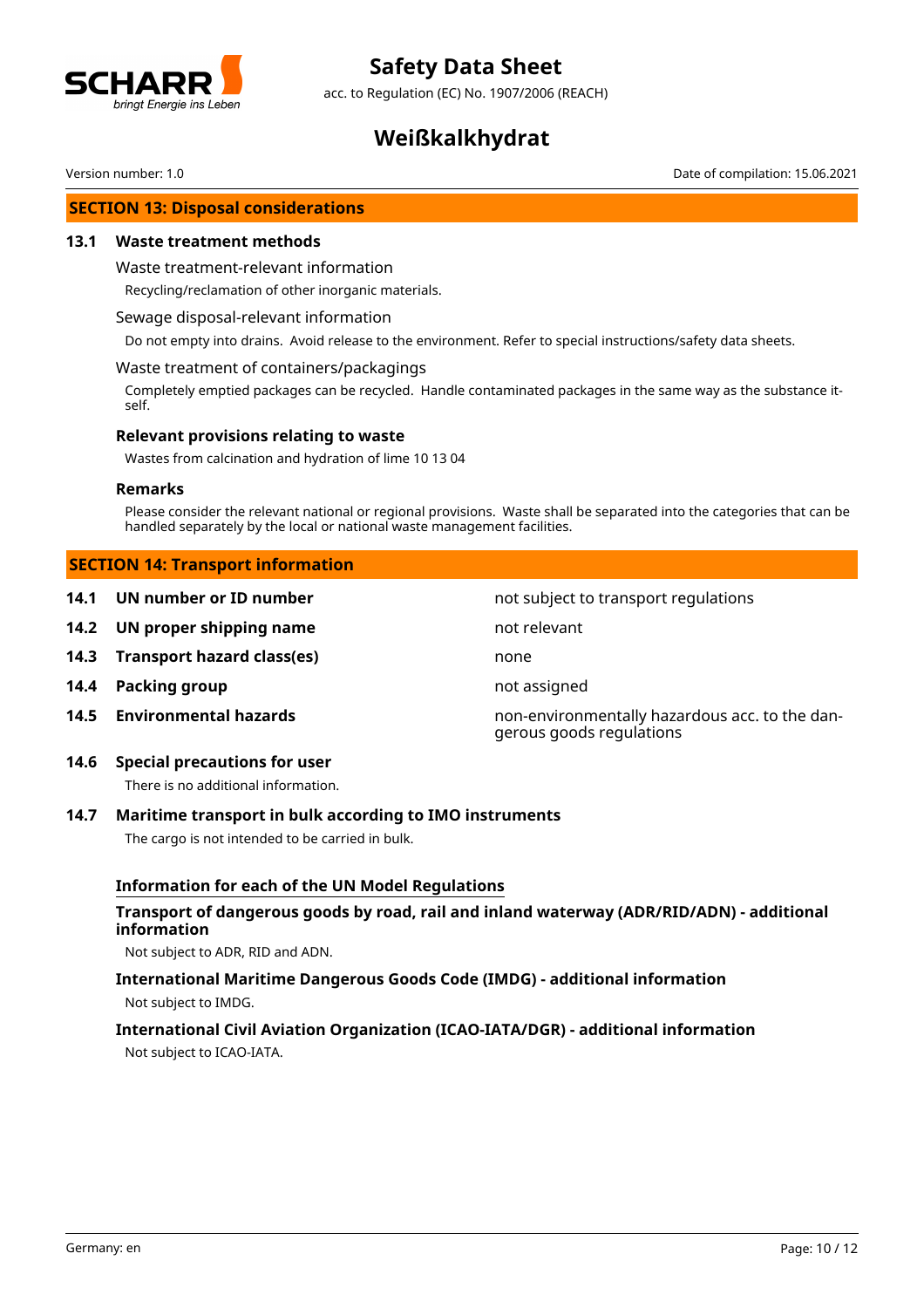

acc. to Regulation (EC) No. 1907/2006 (REACH)

# **Weißkalkhydrat**

Version number: 1.0 Date of compilation: 15.06.2021

# **SECTION 15: Regulatory information**

# **15.1 Safety, health and environmental regulations/legislation specific for the substance or mixture**

# **National regulations (Austria)**

Ordinance on combustible liquids (VbF) not applicable (physical state: not liquid)

## **National regulations (Germany)**

# **Verordnung über Anlagen zum Umgang mit wassergefährdenden Stoffen (Ordinance on facilities for handling substances hazardous to water) (AwSV)**

Wassergefährdungsklasse, WGK (water hazard class) 1 slightly hazardous to water Index number 320

**National inventories**

REACH (Europe)

### **15.2 Chemical Safety Assessment**

No Chemical Safety Assessment has been carried out for this substance.

# **SECTION 16: Other information**

# **Abbreviations and acronyms**

| Abbr.         | <b>Descriptions of used abbreviations</b>                                                                                                                                                                                       |
|---------------|---------------------------------------------------------------------------------------------------------------------------------------------------------------------------------------------------------------------------------|
| 2017/164/EU   | Commission Directive establishing a fourth list of indicative occupational exposure limit values pursuant<br>to Council Directive 98/24/EC, and amending Commission Directives 91/322/EEC, 2000/39/EC and 2009/<br>161/EU       |
| <b>ADN</b>    | Accord européen relatif au transport international des marchandises dangereuses par voies de naviga-<br>tion intérieures (European Agreement concerning the International Carriage of Dangerous Goods by In-<br>land Waterways) |
| <b>ADR</b>    | Accord européen relatif au transport international des marchandises dangereuses par route (European<br>Agreement concerning the International Carriage of Dangerous Goods by Road)                                              |
| <b>AGW</b>    | Workplace exposure limit                                                                                                                                                                                                        |
| CAS           | Chemical Abstracts Service (service that maintains the most comprehensive list of chemical substances)                                                                                                                          |
| <b>CLP</b>    | Regulation (EC) No 1272/2008 on classification, labelling and packaging of substances and mixtures                                                                                                                              |
| <b>DFG</b>    | Deutsche Forschungsgemeinschaft MAK-und BAT-Werte-Liste, Senatskommission zur Prüfung<br>gesundheitsschädlicher Arbeitsstoffe, Wiley-VCH, Weinheim                                                                              |
| <b>DGR</b>    | Dangerous Goods Regulations (see IATA/DGR)                                                                                                                                                                                      |
| <b>DNEL</b>   | Derived No-Effect Level                                                                                                                                                                                                         |
| <b>EC50</b>   | Effective Concentration 50 %. The EC50 corresponds to the concentration of a tested substance causing<br>50 % changes in response (e.g. on growth) during a specified time interval                                             |
| EC No         | The EC Inventory (EINECS, ELINCS and the NLP-list) is the source for the seven-digit EC number, an identi-<br>fier of substances commercially available within the EU (European Union)                                          |
| <b>EINECS</b> | European Inventory of Existing Commercial Chemical Substances                                                                                                                                                                   |
| <b>ELINCS</b> | European List of Notified Chemical Substances                                                                                                                                                                                   |
| ErC50         | $\equiv$ EC50: in this method, that concentration of test substance which results in a 50 % reduction in either<br>growth (EbC50) or growth rate (ErC50) relative to the control                                                |
| <b>GHS</b>    | "Globally Harmonized System of Classification and Labelling of Chemicals" developed by the United Na-<br>tions                                                                                                                  |